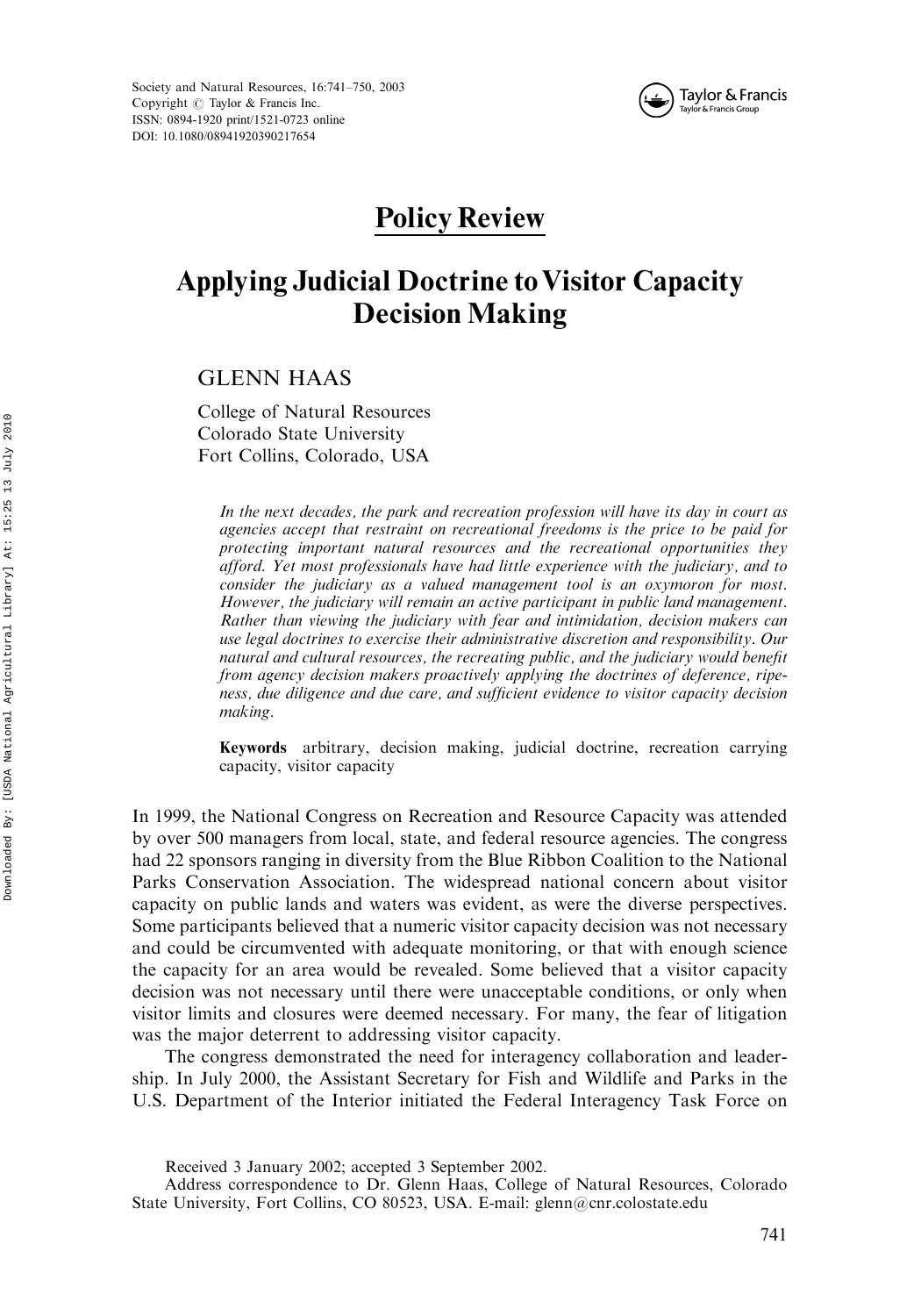Visitor Capacity on Public Lands. This task force included representatives of five federal land and water management agencies and was charged to consider the diversity of outdoor recreation opportunities managed by the Bureau of Land Management, Bureau of Reclamation, Fish and Wildlife Service, Forest Service, and National Park Service.

The goal of the task force was to improve visitor capacity decision making, and to address the question: How can recreation professionals make visitor capacity decisions that are logical, reasoned, deliberate, fair, and defensible?

This question stimulated the task force to examine how the judiciary makes decisions, given its ultimate decision-making authority vested by the U.S. Constitution and more than 200 years of making complex decisions. It was learned that the judiciary has tools and decision making competencies that can help park and recreation officials. The doctrines of deference, ripeness, due diligence and due care, and sufficient evidence provide a perspective that can help make better visitor capacity decisions, and are presented here because they significantly contributed to the Task Force recommendations (Haas 2002).

### Judicial Doctrines

A doctrine is defined as a rule, principle, theory, or tenet of the law that provides guidance, consistency, and predictability in judicial decision making (Black 1991). This section reviews the four doctrines already noted and illustrates how they were useful to the Federal Interagency Task Force on Visitor Capacity on Public Lands.

#### Judicial Deference

Agency decisions will be deferred to (supported) if there is adequate defensible evidence that the decision was principled, reasoned, followed due process, and was within their authority. Stated otherwise, the role of the court is not to judge whether a decision is good or bad, right or wrong, but to judge the reasonableness of the decision and how it was made (U.S. Department of Justice 1999).

The primary authority governing the conduct of federal agency decision making is the Administrative Procedure Act of 1946 (APA). APA provides judicial review standards and directs the courts to set aside agency decisions if they are found to be:

- \* Arbitrary and capricious, an abuse of discretion, or not in accordance with the law.
- Contrary to constitutional power and privilege.
- In excess of statutory authority or jurisdiction.
- Or without observation of procedures required by law.

APA furthers instructs the federal agencies to maintain an administrative record of all information and evidence used in reaching a decision, and for the judiciary to consider this ''whole record'' to assess the reasonableness of a decision.

In the case of natural resource litigation, during the last two decades virtually all litigation has been based upon the judicial standards of arbitrary and capricious or without due process. Arbitrary is defined as a decision made without principle or reason, and capricious as a whimsical or impulsive decision (Black 1991). Due process is principally defined by the steps and procedural guidance set forth in the National Environmental Policy Act of 1969 (NEPA), sometimes referred to as the magna carta for environmental planning in the United States (Eccleston 1999). Thus, the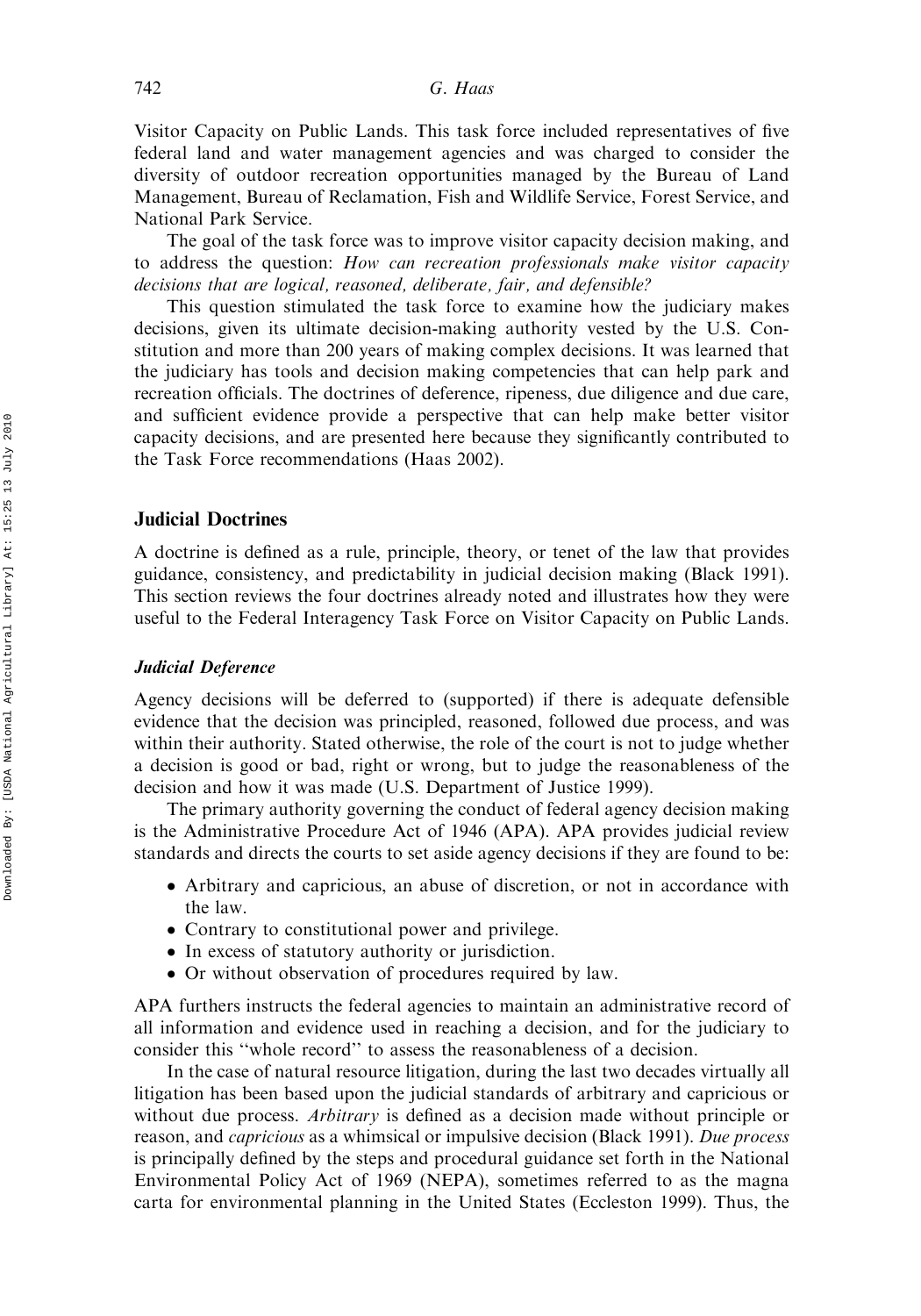court will defer to or support an agency decision if there is an administrative record that contains demonstrable evidence that the decision was principled, reasoned, not impulsive, and NEPA compliant.

The task force recognized the power of deference given decision makers if they are compliant with the law and have demonstrable evidence to support a decision. In specific response to the APA mandate and definition of the term arbitrary, the task force developed a set of principles to guide visitor capacity decision making.

Table 1 contains 12 principles developed with the help of many professionals across the five federal land and water agencies and academia. The principles reflect an interagency philosophy and a professionwide standard for visitor capacity decision making. They provide guidance to help decision makers make better decisions and to help stakeholders understand and collaborate in the process. These principles

#### TABLE 1 Principles for Visitor Capacity Decision Making

- 1. Management direction defines the visitor capacity, regardless of whether the management direction or the capacity is explicitly stated, implied, or not stated at all.
- 2. A visitor capacity helps to sustain the integrity of natural and cultural resources, and the important recreational and nonrecreational benefits they afford to local, regional, and national publics.
- 3. A visitor capacity is a complex decision that is based upon sound professional judgment, defined as a decision that has given full and fair consideration to all appropriate information, and is based upon principled and reasoned analysis, the best available science and expertise, and is in compliance with applicable laws.
- 4. A visitor capacity decision is made by a responsible official as part of a public planning process, and may benefit from the thoroughness and legal sufficiency afforded by a NEPA-compliant planning process.
- 5. A visitor capacity quantifies the supply of available visitor opportunities that an area can accommodate, and may also address the allocation of opportunities across the variety of affected visitors—types of recreationists, commercial operators, educational programs, scientists, and others.
- 6. A visitor capacity decision considers the larger regional landscape and system of opportunities affecting the particular area of recreation concern.
- 7. A visitor capacity decision provides clarity for focused dialogue and analysis of consequences across the proposed management alternatives under consideration in a planning process.
- 8. A visitor capacity decision uses a sliding-scale rule, whereby the level of analysis is commensurate with the potential consequence of the decision.
- 9. A visitor capacity decision serves as a trigger or signal for managers, permittees, general public, and all stakeholders.
- 10. Visitor use approaching a capacity triggers consideration of a full range of reasonable management responses.
- 11. A visitor capacity decision needs to be adaptive to new science, information, uses, technology, trends, conditions, and other circumstances of importance.
- 12. The effectiveness of a visitor capacity decision depends on an adequate program of monitoring that is commensurate with the potential consequences, and risk and uncertainty at hand.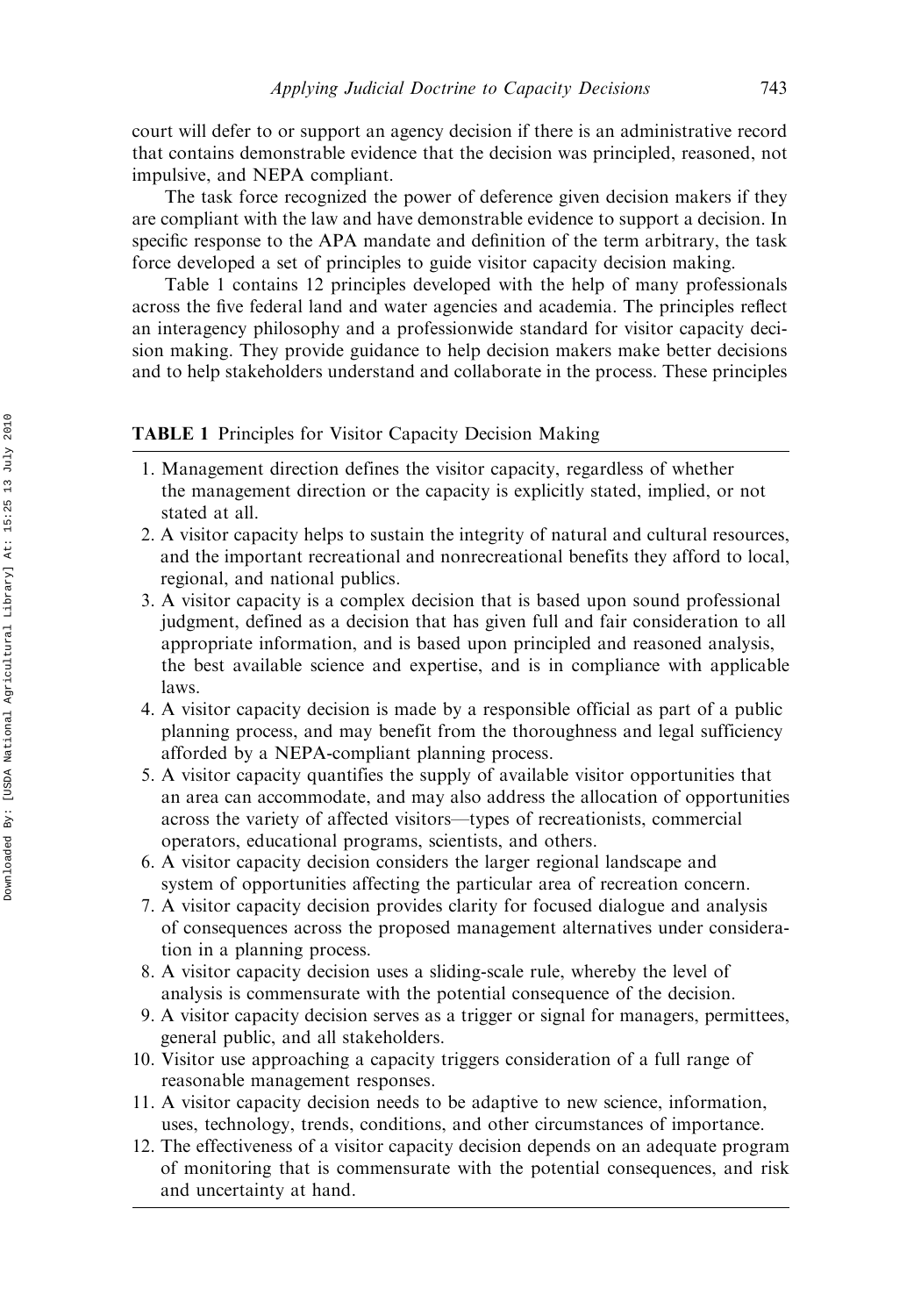can also serve as demonstrable evidence in the administrative record should an appeal or litigation be initiated, and might be the sufficient evidence needed to refute allegations of being arbitrary and capricious.

Furthermore, while elaboration is beyond the length of this article, the task force also identified five categories of reasons (i.e., decision criteria) containing some 50 specific reasons for consideration in capacity decision making. Consideration of all or some of these reasons will help make a better decision and provide demonstrable evidence that a decision was indeed reasoned. Relatedly, in terms of following due process, the task force did not develop another planning process—they are already plentiful in the recreation capacity literature—but rather advises that capacity decisions would benefit from an agency's existing NEPA-compliant planning process.

#### Ripeness Doctrine

The court recognizes a span of time when it is appropriate or ripe to make a judgment on a case, and will not do so unless the case is *ripe* for judicial remedy. Early in the judicial process, the court will assess the ripeness of the case and conclude that (a) the case warrants judicial review, (b) the case is premature or not ripe, or (c) the case is no longer ripe because the plaintiffs have waited too long to bring the case to court (U.S. Department of Justice 1999).

The ripeness doctrine helps protect the judiciary and the federal agency from legal action taken at the wrong time. The court uses the criteria of substantial controversy, sufficient immediacy, and reality to judge whether a case is ripe for a judicial decision. It will not hear a case that involves an issue that is hypothetical or speculative. In natural resource litigation, ripeness is often concurrent with the point in the NEPA process when the FONSI (Finding of No Significant Impact) or ROD (Record of Decision) is filed because these signify that a decision has been made and action is imminent.

The task force recognized the relevancy of ripeness to visitor capacity decision making. Figure 1 illustrates a span of time when visitor capacity decision making is ripe, surrounded by times when it is not ripe (i.e., premature and postmature).

In Figure 1, the horizontal axis represents time. The diagonal line represents the typical situation for a field unit where the recreation resource becomes more important and valued. The line depicts recreation becoming a larger public issue, management concern, or opportunity. This growing interest in recreation might be a function of increasing visitation or attributable to situations where communities want to develop a regional recreation plan; where a private sector outfitter wants to expand operations; where a tourism board wants to market the nearby public recreation assets; when an agency needs to evaluate alternative land use allocations; or when public visitation is expected to greatly increase (e.g., 200th Bicentennial Lewis and Clark documentaries).

The vertical axis represents the degree of ripeness for making visitor capacity decisions. The lower band represents a premature stage for decision making, perhaps as a result of insufficient recreation inventory and demand data, vague management objectives and standards, insufficient natural and cultural resource information, or the lack of personnel with recreation competency or familiarity with the locale. This band conveys that there is minimum level of basic information and competency that is necessary before visitor capacity decisions can be addressed.

The middle band represents a span of time, or window of opportunity, for capacity decision making. This span of time is a decision opportunity, whereby the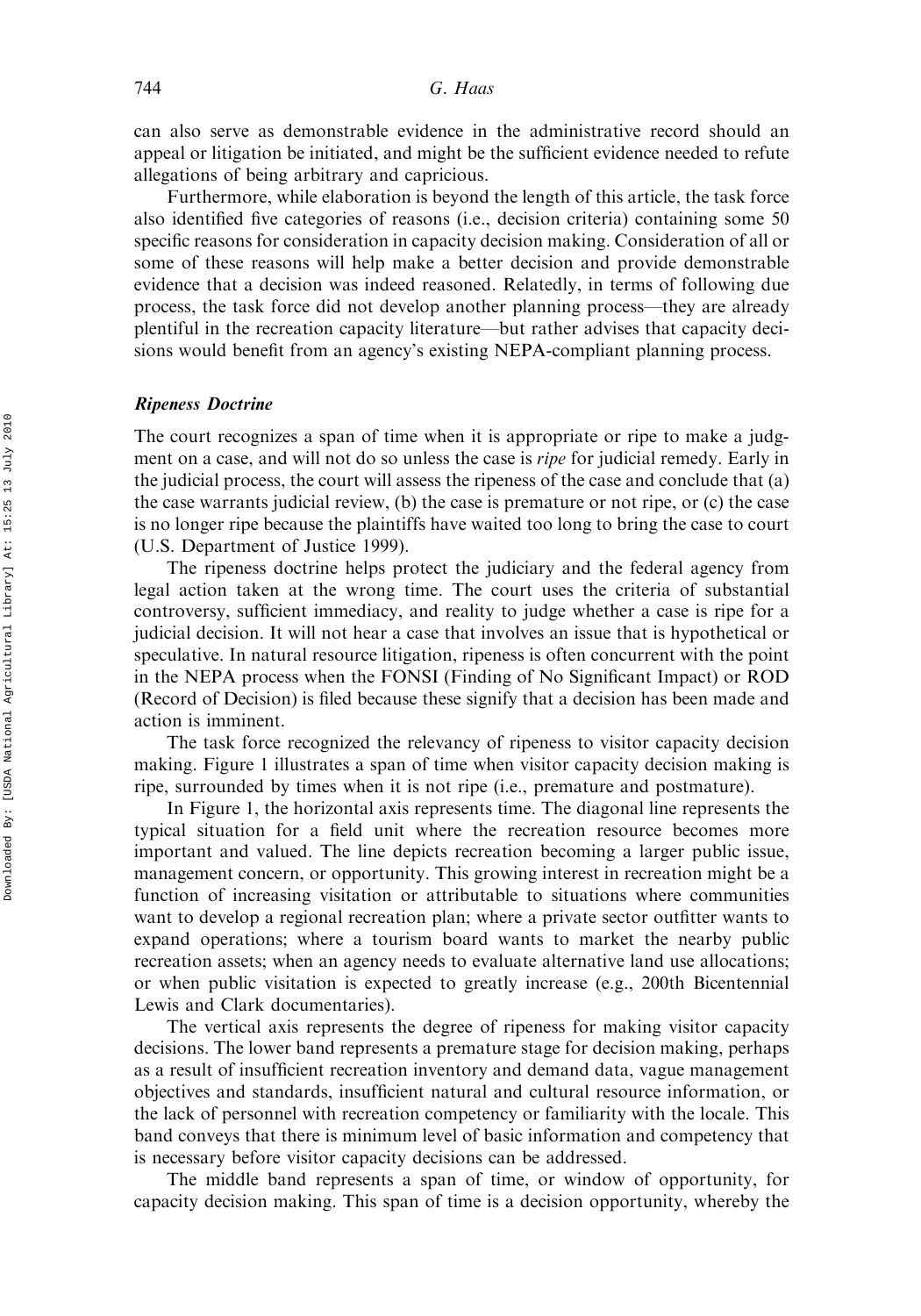

FIGURE 1 Ripeness for visitor capacity decision making.

decision maker is operating in an atmosphere characterized by available time, deliberateness, consultation, careful analysis, little or no controversy and political pressure, and due diligence.

The upper band represents a postmature stage, when a decision opportunity has degenerated into a decision problem. The upper band lacks the proactive atmosphere of the middle band. It depicts a time when decision makers are pressured by conflict, controversy, or unacceptable resource conditions. Unfortunately, a common belief is that one does not need to address visitor capacity until there is a problem, until use limits or closures are needed, or until various standards of resource or social conditions are compromised. Many capacity decisions are reactive to a loss of resource or opportunity, and thus are made when circumstances are in the upper limits of the ripeness stage or in the post mature stage. This is an unacceptable situation because, in effect, agency responsibility is being abdicated and replaced by political or judicial decision making.

#### Due Diligence and Due Care

Due diligence is the level of attention, persistence, and steady progress by a responsible official that is commensurate with the situation in question. It is the level of vigilance appropriate to a given situation. The court recognizes that situations will vary, and that the intensity of diligence can range from slight, to ordinary, to extraordinary (Black 1991).

Due care is the degree of attention, concern, prudence, and/or vigilance proportioned to a given situation based upon the apparent risk or potential consequences. It is the just, proper, and sufficient level of care warranted by the circumstances. The court recognizes three degrees of care, including slight, ordinary, and great. Slight care is that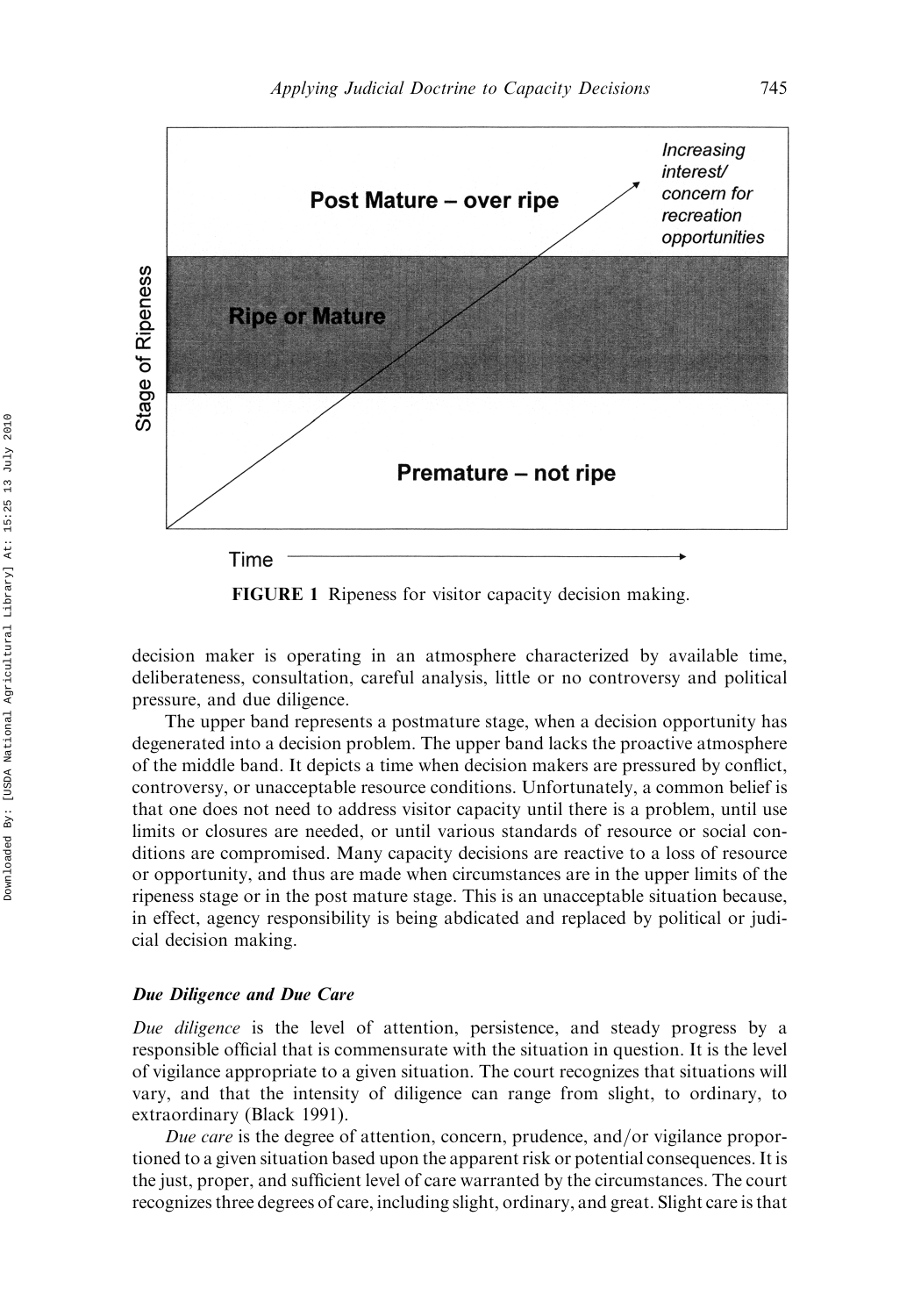amount of care that persons of ordinary prudence usually exercise in matters of slight importance; ordinary care is the degree of care that persons of ordinary prudence are accustomed to and usually exercise in similar circumstances; great care is the degree of care which a very cautious, competent, and prudent person would exercise under situations of high apparent risk and potential consequence.

Several other closely related concepts add further clarification. Reasonable is an action or decision that is not immoderate or excessive, but rather one consistent with the dictates of reason under the circumstances. Reasonable care is that degree of care that an ordinary prudent and competent person, engaged in the same line of profession or business, would exercise under similar circumstances. For example, medical malpractice law defines the traditional standard of care as the ''average degree of skill, care, and diligence exercised by members of the same profession'' (Black 1991).

Natural resource litigation often revolves around two questions framed by these concepts. Did the agency exercise diligence, care, and reasonableness? Did the agency exercise the level of activity expected of average competent professionals, and appropriate given the circumstances of risk and potential consequence? The discussion of how the Task Force used this doctrine is presented in the following section.

#### Sufficient Evidence Rule

Evidence is sufficient to justify a decision if it is satisfactory for the purpose, and is adequate in character, weight, or amount as will legally justify the decision at hand. Sufficient is further defined as adequate, enough, or as much as may be necessary for the need or end purpose (Black 1991).

The court recognizes that the amount of sufficient evidence varies among the three common standards of judicial decision making. The *beyond a reasonable doubt* standard means a degree of evidence that fully satisfies, entirely convinces, or provides moral certainty for a prudent person. The clear and convincing means a level of evidence that has less certainty or probability than the reasonable doubt standard, but is greater in certainty or probability than a preponderance of evidence standard. The *preponderance of evidence standard* means evidence that is of greater weight or more convincing that the evidence in opposition, or the degree of evidence which constitutes a higher probability. The judiciary implicitly recognizes beyond a reasonable doubt to be of a 90% or greater probability of certainty; clear and convincing evidence to imply a 70% or greater probability; and preponderance of evidence to imply a majority or 51% or greater probability of certainty (T. Gilmore, personal communication 2001).

The task force recognized that the latter two doctrines provided similar and significant insights for visitor capacity decision making. First, the level of attention, persistence, and steady progress by a responsible official toward making a capacity decision should be commensurate with the situation in question, and there are varying degrees of diligence and care ranging from slight, to ordinary, to extraordinary. Second, the level of confidence and certainty in a particular capacity decision can vary based upon the intended purpose for the visitor capacity.

The task force integrated these doctrines with the procedural guidance in NEPA to offer a sliding scale of analysis for decision making (Eccleston 1999). The scale is based upon the tenet that not all visitor capacity situations are the same, and that managers need flexibility to make decisions based upon a level of analysis that is commensurate with the purpose and potential consequence of the decision. The proposed scale of analysis ranges from modest, to ordinary, to extraordinary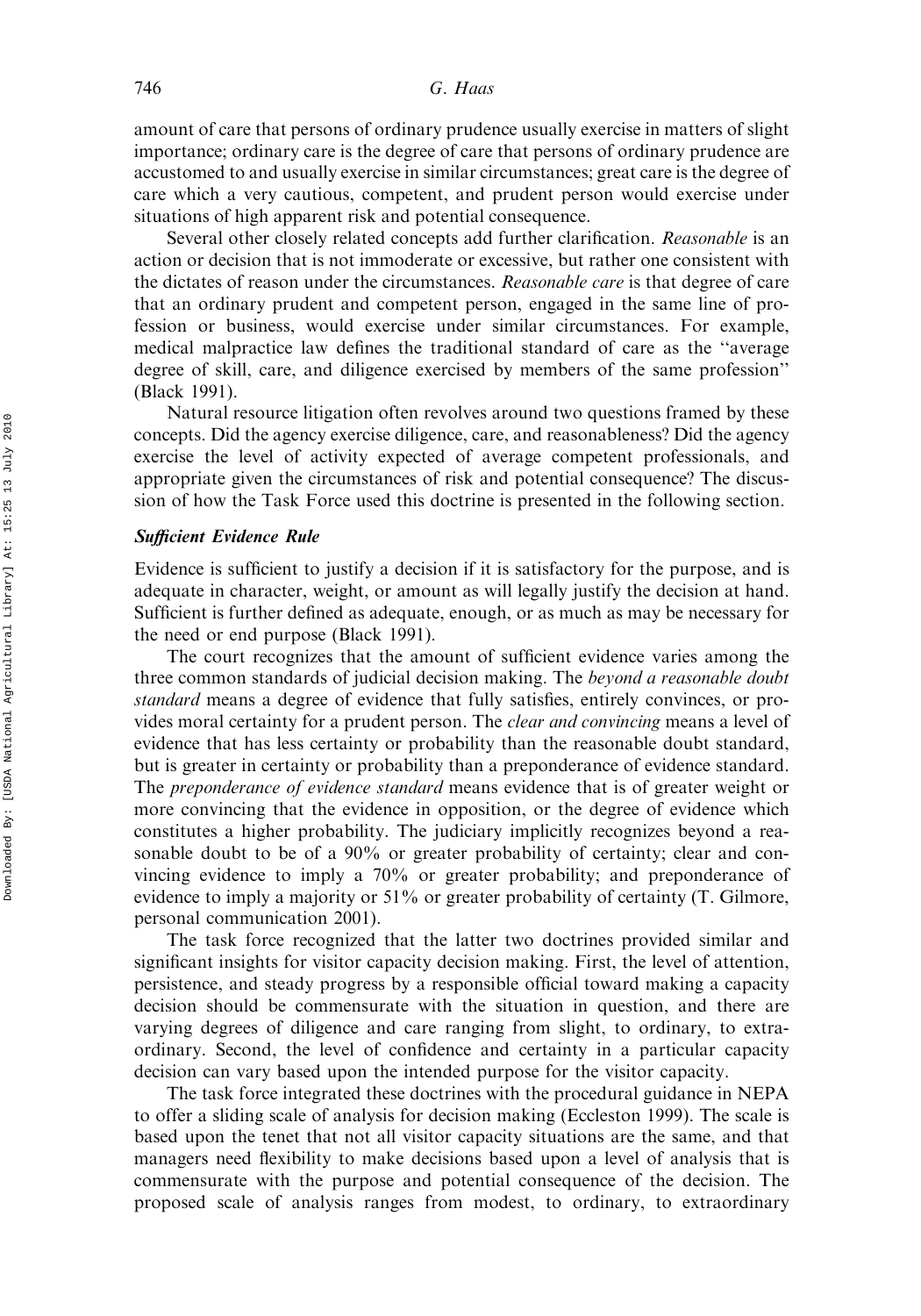(i.e., Level 1 to 3). The three levels vary based upon the (a) level and type of information necessary, (b) tools and techniques used, (c) time and effort required, (d) level of certainty and risk, and (e) level of scientific input. Examples of recent Level 3 analyses receiving national notoriety include the effort involving recreation use on the White River National Forest, off-highway vehicle use in the Southern California Imperial Sand Dunes, snowmobiles in Yellowstone National Park, and private/public sector boat use of the Colorado River through the Grand Canyon National Park. The Visitor Capacity Task Force Report contains a descriptive profile of 96 field units that proactively addressed the capacity question and are examples of Level 1 and 2 (Haas 2002).

Figure 2 is a conceptual depiction of a visitor capacity sliding scale of analysis, overlaid with the Figure 1 ripeness model for decision making. The vertical axis on the right depicts the three levels of analysis. The diagonal line depicts that over time the focus and attention on recreation increases due to management concern, public issues, or opportunities. As the decision maker postpones a decision to a later time, the level of risk and potential consequences increase, and the window of opportunity decreases. Early in the window of opportunity, there may be an advantage to making capacity decisions based on a lower or more modest (e.g., Level 1), yet sufficient, level of effort and certainty. This early time has the advantage of being a proactive decision opportunity for establishing the critical administrative record, making a reasoned and deliberate decision in a positive atmosphere previously characterized, and yet allowing the time to monitor the reasonableness of the decision and adapt to new knowledge and circumstance.

Figure 2 is also intended to convey the tendency today to wait until there is a decision problem or resource conditions are being adversely affected before addressing visitor capacity, and thus imposing without choice the extraordinary level (i.e., Level 3) of time, effort, and analysis. This situation may force the decision



FIGURE 2 Visitor capacity sliding scale of analysis.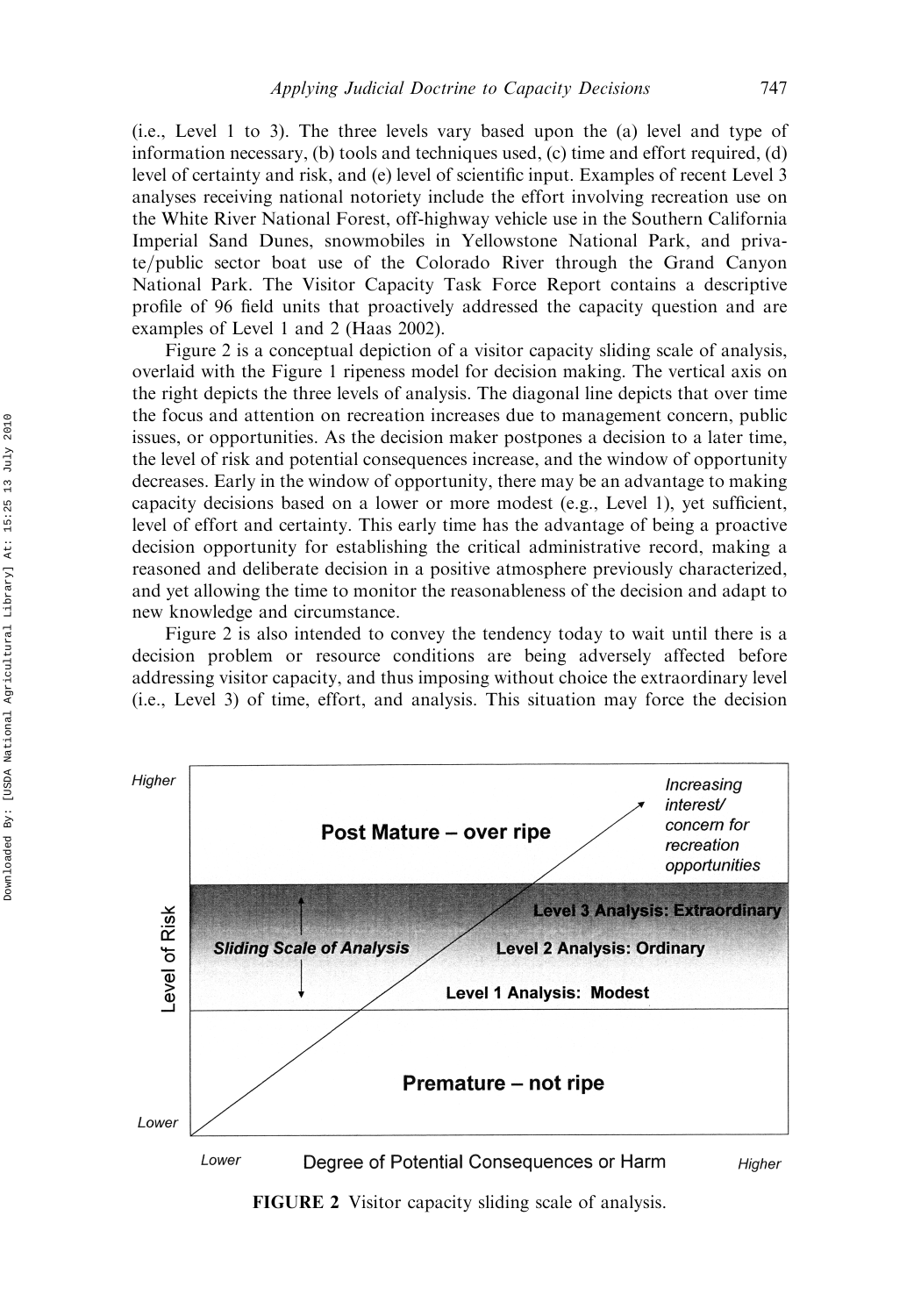|                                   | $\frac{1}{2}$ and $\frac{1}{2}$ and $\frac{1}{2}$ and $\frac{1}{2}$ and $\frac{1}{2}$ and $\frac{1}{2}$ and $\frac{1}{2}$ and $\frac{1}{2}$ and $\frac{1}{2}$ and $\frac{1}{2}$ and $\frac{1}{2}$ and $\frac{1}{2}$ and $\frac{1}{2}$ and $\frac{1}{2}$ and $\frac{1}{2}$ and $\frac{1}{2}$ a |                                   |
|-----------------------------------|-----------------------------------------------------------------------------------------------------------------------------------------------------------------------------------------------------------------------------------------------------------------------------------------------|-----------------------------------|
|                                   | LEVEL 2: To proactively                                                                                                                                                                                                                                                                       | LEVEL 3: To assess decisions of   |
| LEVEL 1: To measure               | address moderate-level                                                                                                                                                                                                                                                                        | significant consequence (e.g.,    |
| recreation supply for planning    | (non-significant) land use                                                                                                                                                                                                                                                                    | safety, visitation limits, major  |
| and routine administrative        | allocation and visitor                                                                                                                                                                                                                                                                        | allocations, land use             |
| functions                         | management decisions                                                                                                                                                                                                                                                                          | development)                      |
| General recreation supply         | Includes Level 1, plus                                                                                                                                                                                                                                                                        | Includes Level 2, plus            |
| inventory and mapping             |                                                                                                                                                                                                                                                                                               |                                   |
| Build administrative and historic | Assist in moderate level allocation                                                                                                                                                                                                                                                           | To assess significant land use    |
| record                            | decisions                                                                                                                                                                                                                                                                                     | change proposals                  |
| Regional recreation demand and    | Assist in the expansion, closure,                                                                                                                                                                                                                                                             | Risk management tool for          |
| supply analysis                   | or alteration of moderate-scale                                                                                                                                                                                                                                                               | significant public safety         |
|                                   | recreation facilities or                                                                                                                                                                                                                                                                      | concerns                          |
|                                   | permittees                                                                                                                                                                                                                                                                                    |                                   |
| Concept design and planning for   | Unit- or site-level community                                                                                                                                                                                                                                                                 | Assist in the expansion, closure, |
| facilities and infrastructure     | and private-sector                                                                                                                                                                                                                                                                            | or alteration of large-scale      |
|                                   | predictability                                                                                                                                                                                                                                                                                | recreation facilities or special  |
|                                   |                                                                                                                                                                                                                                                                                               | use permittees                    |
| Assist in prioritizing budget,    | Assist to mitigate moderate-level                                                                                                                                                                                                                                                             | Site design and planning for      |
| personnel, activities, and        | risks to resources or recreation                                                                                                                                                                                                                                                              | major developments                |
| monitoring efforts                | opportunities                                                                                                                                                                                                                                                                                 |                                   |
| Proactively set capacity triggers | Site and facility design and                                                                                                                                                                                                                                                                  | Mitigation of existing or         |
| to activate future mgmt.          | planning for small-scale                                                                                                                                                                                                                                                                      | imminent threats to resources     |
| activities or resources           | projects                                                                                                                                                                                                                                                                                      | or other users                    |
| Development of visitor            | Proactively address anticipated                                                                                                                                                                                                                                                               | Allocation of significant uses/   |
| information and marketing         | satety issues                                                                                                                                                                                                                                                                                 | users across time or space        |
| materials and strategy            |                                                                                                                                                                                                                                                                                               |                                   |

**TABLE 2** Purposes of a Visitor Capacity Decision Across a Sliding Scale of Analysis TABLE 2 Purposes of a Visitor Capacity Decision Across a Sliding Scale of Analysis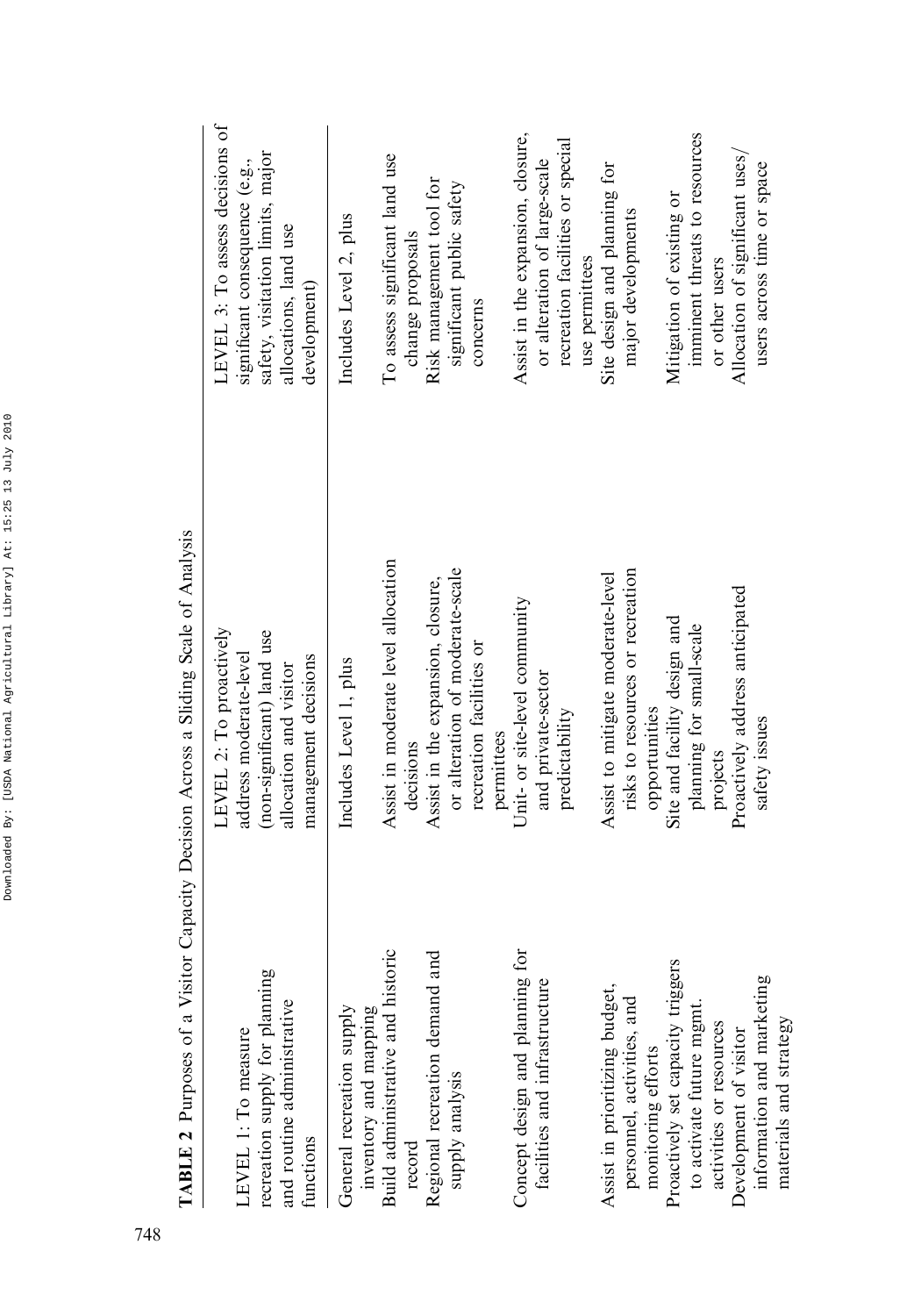| Provide macro-level                | Increase stakeholder awareness   | To establish significant |
|------------------------------------|----------------------------------|--------------------------|
| predictability to private sector   | and support for likely future    | limitations or area c    |
| and local community                | management actions               | deemed necessary         |
| Minor and noncontroversial         | Assess small and nonsignificant  | Development of enviro    |
| allocations among recreation       | proposed land use changes        | impact statement         |
| and nonrecreation uses             |                                  |                          |
| Justify emergency restrictions due | Help voluntary redistribution of |                          |
| safety<br>to public health and     | visitor use via visitor          |                          |
| concerns                           | information, marketing, and      |                          |
|                                    | trip planning materials and      |                          |
|                                    | strategies                       |                          |
| Develop environmental              | Adapt or reset capacity triggers |                          |

Downloaded By: [USDA National Agricultural Library] At: 15:25 13 July 2010

Downloaded By: [USDA National Agricultural Library] At: 15:25 13 July 2010

assessment

assessment

to activate future mgmt. activities or resources

to activate future mgmt. activities or resources

onmental nt visitor<br>closures Development of environmental To establish significant visitor limitations or area closures